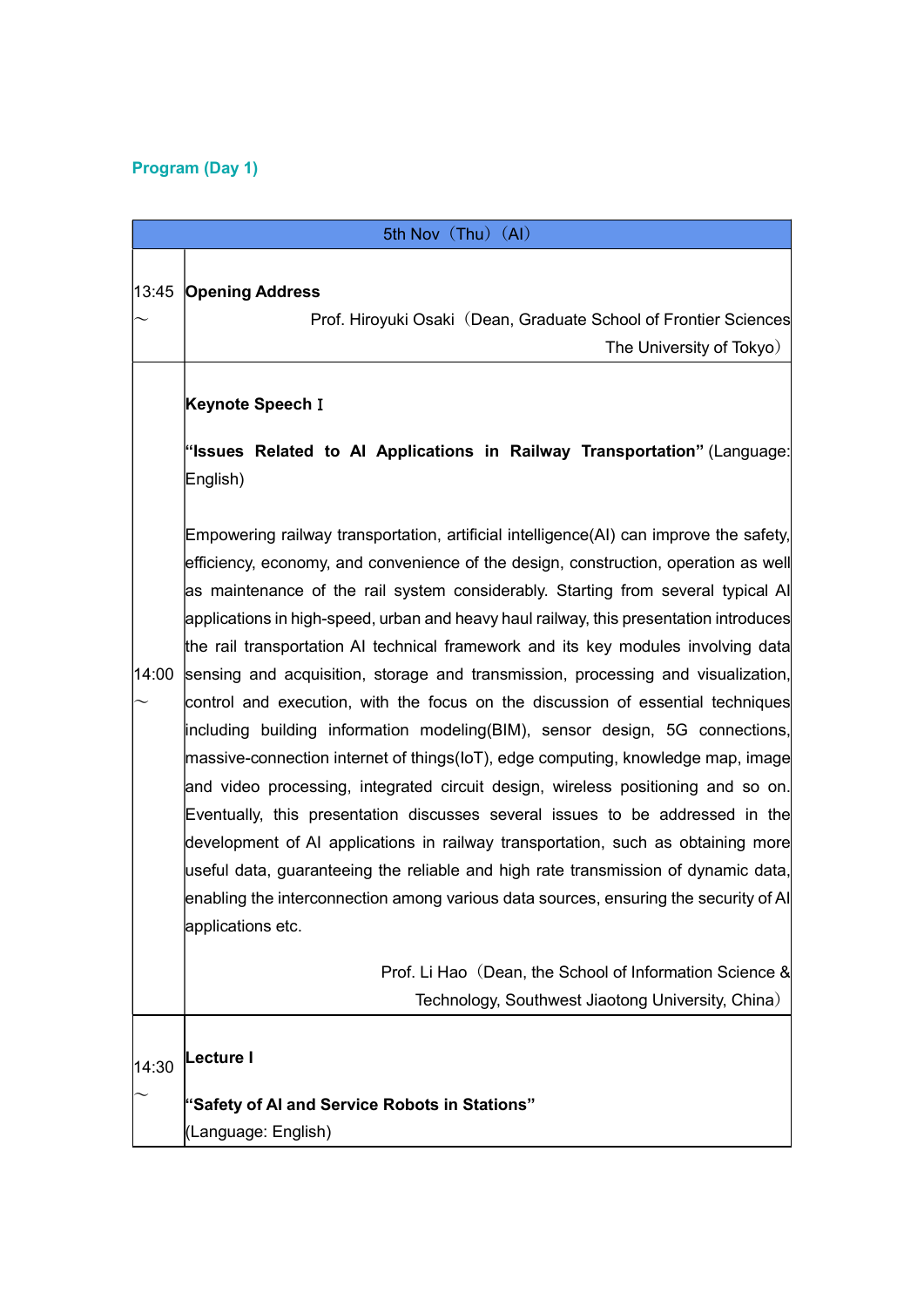|       | The use of autonomous robots and/or AI in stations or public transport infrastructure                    |
|-------|----------------------------------------------------------------------------------------------------------|
|       | is expected to become a reality soon. However, safety will be an issue. Unlike the                       |
|       | conventional use of robots for manufacturing or in a restricted private area, it is                      |
|       | extremely difficult to ensure safety of AI or robots in public spaces where third party,                 |
|       | ordinary people are present. This presentation will introduce the development of the                     |
|       | "Guidelines for Safety of Service Robots in Stations" and other recent efforts to solve<br>this problem. |
|       |                                                                                                          |
|       | Mr. Yoshihiro Nakabo                                                                                     |
|       | (Team Leader, Industrial CPS Research Center, National Institute of                                      |
|       | Advanced Industrial Science and Technology (AIST))                                                       |
|       |                                                                                                          |
|       | Lecture II                                                                                               |
|       | "The research and application of AI in China railway"                                                    |
|       | (Language: English)                                                                                      |
|       |                                                                                                          |
|       | Currently, AI has become a trending technology within scientific and IT community.                       |
|       | The construction scale of China railway system has become a high level means of                          |
| 15:00 | transportation, and has been a great support to the public and the country's economy                     |
|       | in general. In the next generation, the new construction strategy will be carried out                    |
|       | with the leverage of IT progress and its applications, such as AI, Big Data, IoT and                     |
|       | more others. In this topic, we are introducing some cases of AI applications in China                    |
|       | railway system, and discuss our team research interest, as well as some future                           |
|       | directions.                                                                                              |
|       | Prof. Xinghong Hei                                                                                       |
|       | (The Faculty of Computer Science and Engineering, Xi'an University                                       |
|       | of Technology, Xi'an, China)                                                                             |
|       |                                                                                                          |
|       | Lecture III                                                                                              |
|       |                                                                                                          |
| 15:30 | "Guideline for service robot implementation to railway stations"                                         |
|       | (Language: Japanese)                                                                                     |
|       |                                                                                                          |
|       | Service robot implementation to railway stations is considering for improvement                          |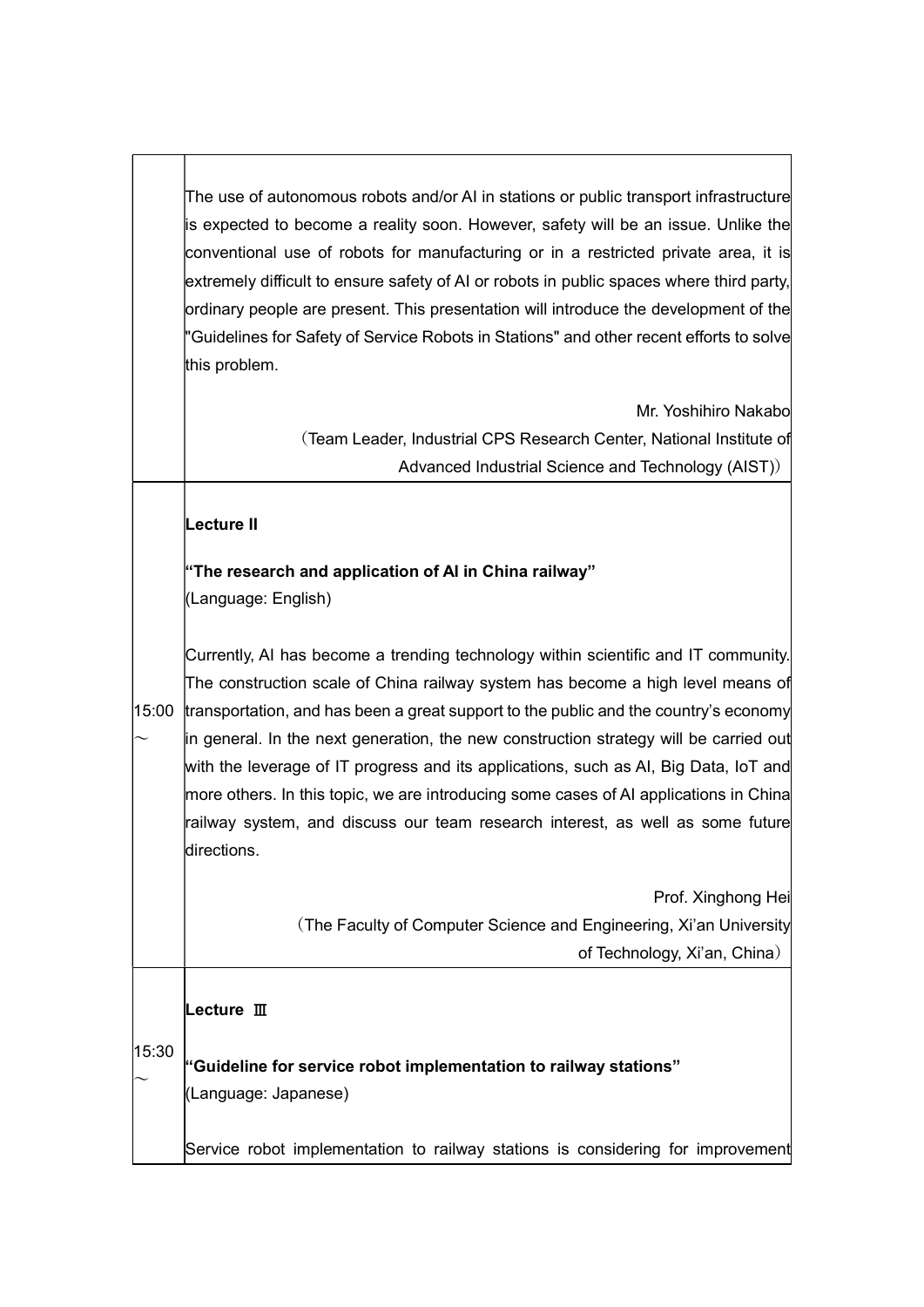|       | customer service and solve lack of service staff; however, it is difficult to make rule      |
|-------|----------------------------------------------------------------------------------------------|
|       | for utilizing service robot to railway stations because countermeasure against risks         |
|       | shall consider all the possibilities due to characteristics of the stations; therefore, even |
|       | demonstration was difficult to perform in operation hours at the station. This               |
|       | presentation is basic philosophy and development process about "Guideline for                |
|       | service robot implementation to railway stations" which is summarized essential items        |
|       | to define rule for implementation service robot to railway stations.                         |
|       |                                                                                              |
|       | Mr. Kosuke Suzuki                                                                            |
|       | (Deputy Manager, Field Service Headquarters, Japan East Mechatronics Co.,                    |
|       | Ltd)                                                                                         |
|       |                                                                                              |
|       |                                                                                              |
|       | <b>Panel Discussion</b>                                                                      |
| 16:00 | "Application of Al Technology to Railways and Safety"                                        |
|       | (Language: English)                                                                          |
| 17:00 | Moderator: Prof. Sei Takashi<br>(Department of Computer Engineering,                         |
|       | College of Science and Technology, Nihon University)                                         |
|       | Panelist: Prof. Li Hao, Mr. Kosuke Suzuki, Prof. Xinghong Hei,                               |
|       | Mr. Yoshihiro Nakabo)                                                                        |
|       |                                                                                              |

### Program (Day 2)

| 6th November (Fri) (ATO) |                                                                                                                              |
|--------------------------|------------------------------------------------------------------------------------------------------------------------------|
| 10:15                    | <b>Opening Address</b>                                                                                                       |
|                          | Prof. Takafumi Kosekil                                                                                                       |
|                          | (Professor, School of Engineering, The University of Tokyo)                                                                  |
| 10:30                    | Lecture I<br>"Bombardier Transportation Automatic Train Operation development strategy<br>and experience"(Language: English) |
|                          | This presentation will show the development history and describe the customer                                                |
|                          | experience using BT ART systems. It will also 'skim the surface' of the strategy                                             |
|                          | roadmap for BT ATO with a high-level technical description of the ATO components                                             |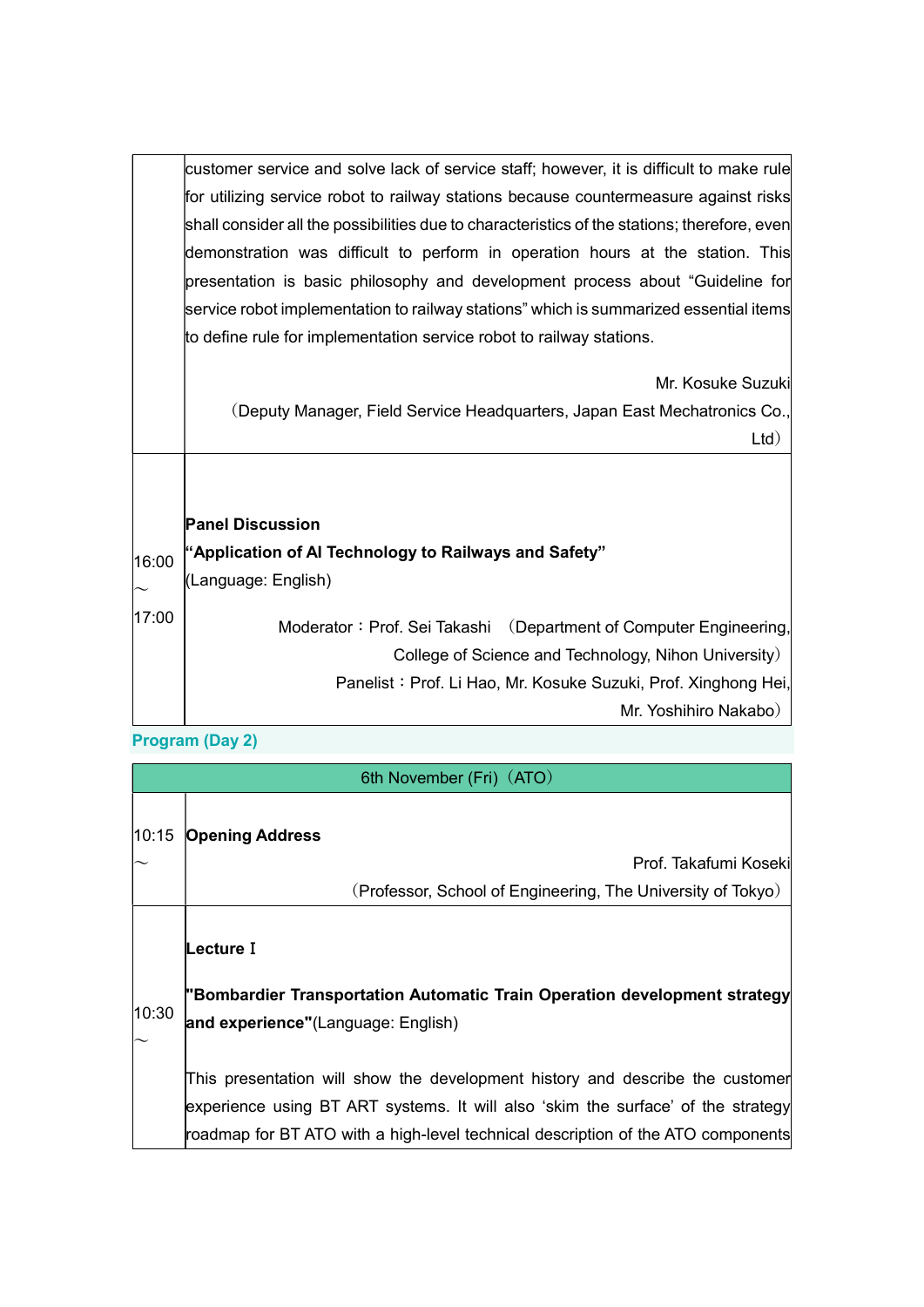|       | currently in-use. A discussion of ATO project engineering based on the experience of    |
|-------|-----------------------------------------------------------------------------------------|
|       | the author over the last 15 years will also be discussed.                               |
|       | Mr. Keith Guente                                                                        |
|       | (Mechanical Architecture Engineer, Bombardier Transportation, Canada)                   |
|       |                                                                                         |
|       | Lecture II                                                                              |
|       | "Assessment method on introducing autonomous driving in Japan"                          |
|       | (Language: English)                                                                     |
|       |                                                                                         |
|       | In the 1980s, Automatic Train Operation systems were realized mainly in the new         |
| 11:00 | transportation system in Japan. Currently, in response to the effectiveness of the      |
|       | railway business and the request for productivity reform, efforts are being made for    |
|       | automatic train operations of Japanese conventional railways. In this presentation,     |
|       | the assessment methods for safety in practical application of automatic train           |
|       | operations are described in Japan.                                                      |
|       | Prof. Takeshi Mizuma                                                                    |
|       | (Project Professor, Graduate School of Frontier Sciences, The University of             |
|       | Tokyo)                                                                                  |
|       |                                                                                         |
|       | <b>Keynote Speech I</b>                                                                 |
|       | "Development Status and Prospect of Automatic Train Operation Technology                |
|       | for Rail Transit in China"                                                              |
|       | (Language: English)                                                                     |
| 11:30 | This report is intended to introduce the development status and prospect of Automatic   |
|       | Train Operation technology for rail transit in China. The contents of the report are    |
|       | divided into three aspects: automatic train operation and full automatic operation of   |
|       | urban rail transit, automatic train operation of intercity railway $(CTCS2+ATO)$<br>and |
|       | automatic train operation of high-speed railway (CTCS3+ATO) . Based on the specific     |
|       | rail transit automatic train operation lines (Shanghai Metro Line 10, Pearl River Delta |
|       | Intercity Railway, Beijing -Zhangjiakou high speed railway), the report will introduce  |
|       | the above three kinds of rail transit automatic train operation system architecture,    |
|       | equipment composition, system interface, system function, key technology, work          |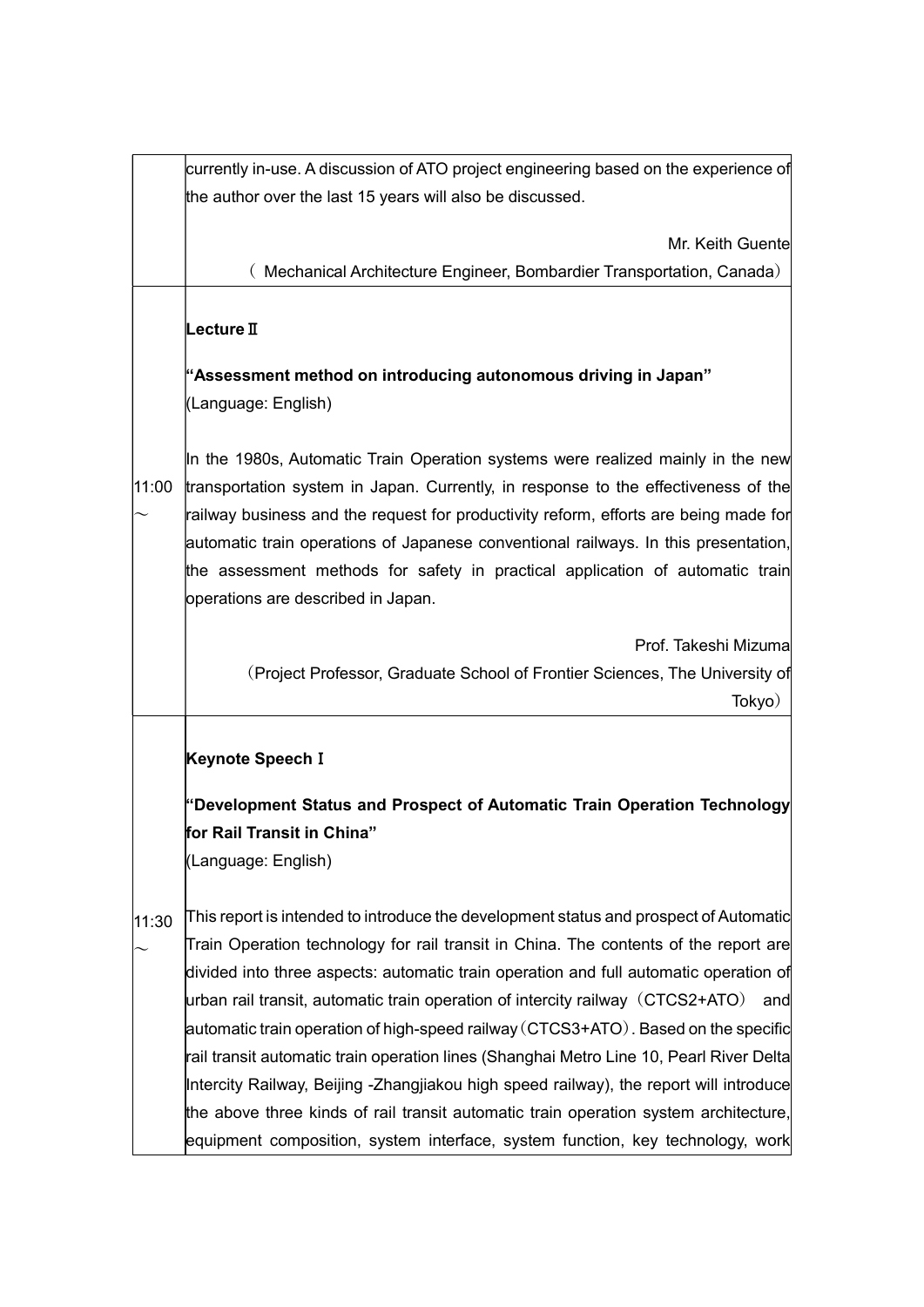|       | mode and operation scenario, compares and analyzes the technical characteristics          |
|-------|-------------------------------------------------------------------------------------------|
|       | and differences of different automatic train operation systems. Based on the              |
|       | classification of rail transit automation level in IEC62290 standard, this report looks   |
|       | forward to the development trend of China's rail transit automatic train operation        |
|       | technology.                                                                               |
|       |                                                                                           |
|       | Prof. Jin Guo                                                                             |
|       | (Southwest Jiaotong University, China)                                                    |
| 12:00 | <b>Lunch Break</b>                                                                        |
|       |                                                                                           |
|       | Keynote Speech II                                                                         |
|       | "Efforts of the Ministry of Land, Infrastructure, Transport and Tourisms for              |
|       | realizing Automatic Train Operation for Heavy Rails in Japan"                             |
|       | (Language: Japanese)                                                                      |
|       |                                                                                           |
|       | As the population starts to decline, it becomes more and more difficult to recruit and    |
|       | train railroad workers such as licensed train drivers and maintenance workers for         |
|       | wayside equipment as well as for rolling stocks. In order to promote efficiency and       |
| 13:00 | abor savings in business operations, the introduction of automatic train operation on     |
|       | common routes which include level crossings, is required. The Ministry of Land,           |
|       | Infrastructure, Transport and Tourism (MLIT) has set the "Study Group on Automatic        |
|       | Operation Technology for Railways", which investigates a technical requirement for        |
|       | maintaining and improving safety and convenience toward the realization of the            |
|       | automatic train operation for general routes. In this presentation, we will report on the |
|       | status of the governmental study.                                                         |
|       | Mr. Katsumi Kishitani                                                                     |
|       | (Director, Engineering Planning Division, Railway Bureau,                                 |
|       | Ministry of Land, Infrastructure, Transport and Tourism)                                  |
|       |                                                                                           |
|       | Lecture III                                                                               |
| 13:30 |                                                                                           |
|       | "Practical Application of Automatic Train Operation System Based on an ATS                |
|       | (Automatic Train Stop Device)"                                                            |
|       | (Language: Japanese)                                                                      |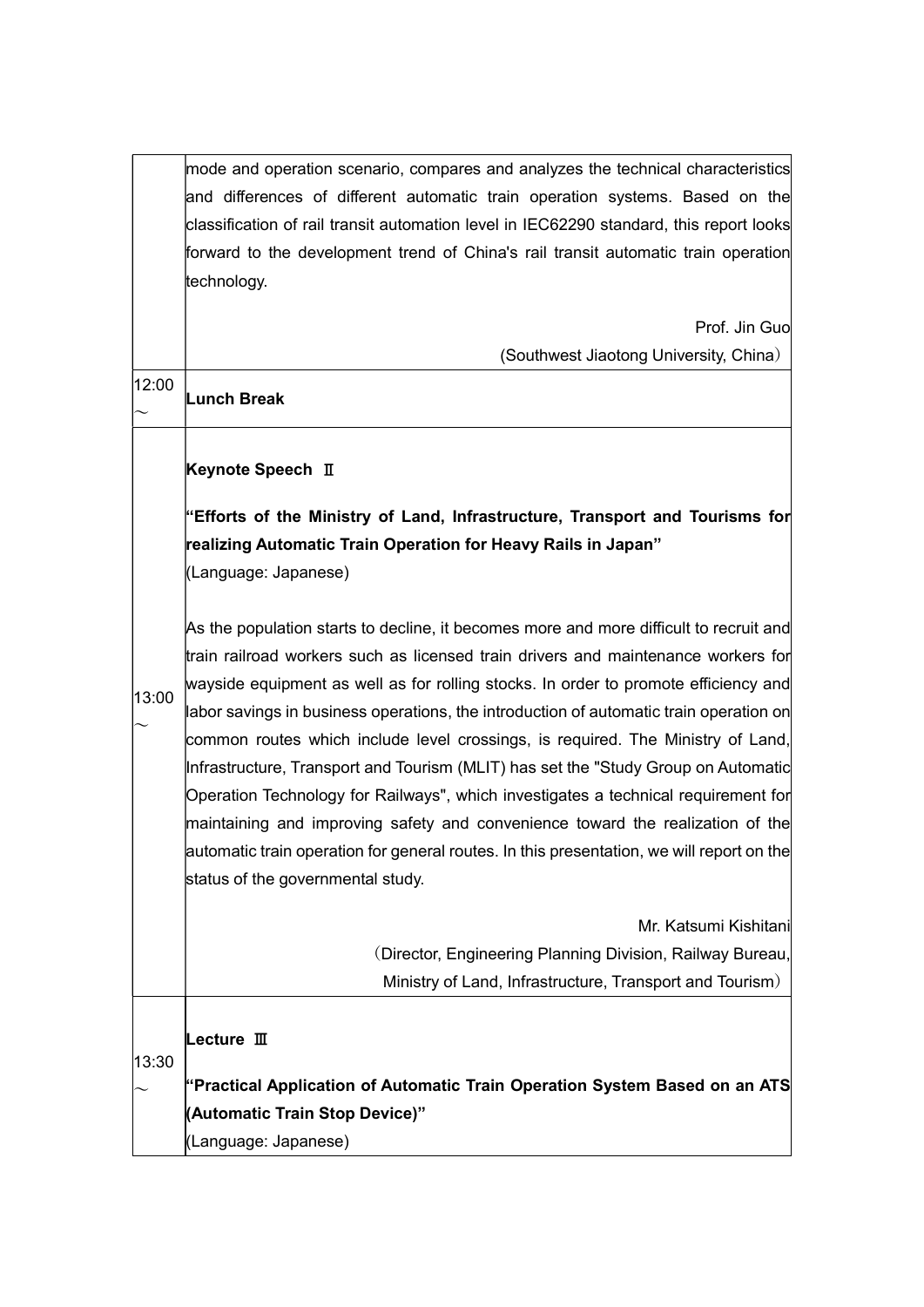|       | Currently, all automated driving system on Japanese railways is based on ATC<br>(Automatic Train Control Device, which means Automatic Train Protection based on<br>continuous train location acquisition in international terminology). However, the ATC<br>is expensive, and only about 10% of conventional railways in Japan are equipped,<br>mainly in urban areas. In order to popularize automated driving on railways in Japan,<br>especially in rural areas, it is necessary to develop another type of automatic train<br>operation at a lower cost. We are working on the development and commercialization                                               |
|-------|---------------------------------------------------------------------------------------------------------------------------------------------------------------------------------------------------------------------------------------------------------------------------------------------------------------------------------------------------------------------------------------------------------------------------------------------------------------------------------------------------------------------------------------------------------------------------------------------------------------------------------------------------------------------|
|       | of such an automatic train operation system based on the ATS (Automatic Train Stop,<br>which means Automatic Train Protection based on intermittent train location                                                                                                                                                                                                                                                                                                                                                                                                                                                                                                  |
|       | acquisition), which is an existing facility.                                                                                                                                                                                                                                                                                                                                                                                                                                                                                                                                                                                                                        |
|       | Mr. Kenji Oba                                                                                                                                                                                                                                                                                                                                                                                                                                                                                                                                                                                                                                                       |
|       | (Deputy Director, Safety Creation Department, Kyusyu Railway Company)                                                                                                                                                                                                                                                                                                                                                                                                                                                                                                                                                                                               |
|       | Lecture IV                                                                                                                                                                                                                                                                                                                                                                                                                                                                                                                                                                                                                                                          |
|       | "Investigation for fostering safety and security of automatic train operation in                                                                                                                                                                                                                                                                                                                                                                                                                                                                                                                                                                                    |
|       | japanese subways"                                                                                                                                                                                                                                                                                                                                                                                                                                                                                                                                                                                                                                                   |
|       | (Language: Japanese)                                                                                                                                                                                                                                                                                                                                                                                                                                                                                                                                                                                                                                                |
| 14:00 | Firstly, I will present JSA's basic policy for the automatic operation of subways. Next,<br>   will present the results of interviews with Japanese subway operators on the topic<br>of "fostering safety and security" for automatic subway operation and the results of<br>surveys of actual conditions overseas. In addition, the possibility of forward<br>monitoring based on the current state of sensor technology necessary for the<br>practical application of automatic subway operation, and the actual conditions and<br>the results of experiments of fire and smoke generation are presented, and the way<br>forward and how to proceed are proposed. |
|       | Mr. Eisuke Isobe                                                                                                                                                                                                                                                                                                                                                                                                                                                                                                                                                                                                                                                    |
|       | (General Manager, Linear promoting Division, Japan Subway Association)                                                                                                                                                                                                                                                                                                                                                                                                                                                                                                                                                                                              |
| 14:30 | <b>Break</b>                                                                                                                                                                                                                                                                                                                                                                                                                                                                                                                                                                                                                                                        |
| 15:00 | Lecture V                                                                                                                                                                                                                                                                                                                                                                                                                                                                                                                                                                                                                                                           |

 $\perp$ 

 $\overline{\phantom{a}}$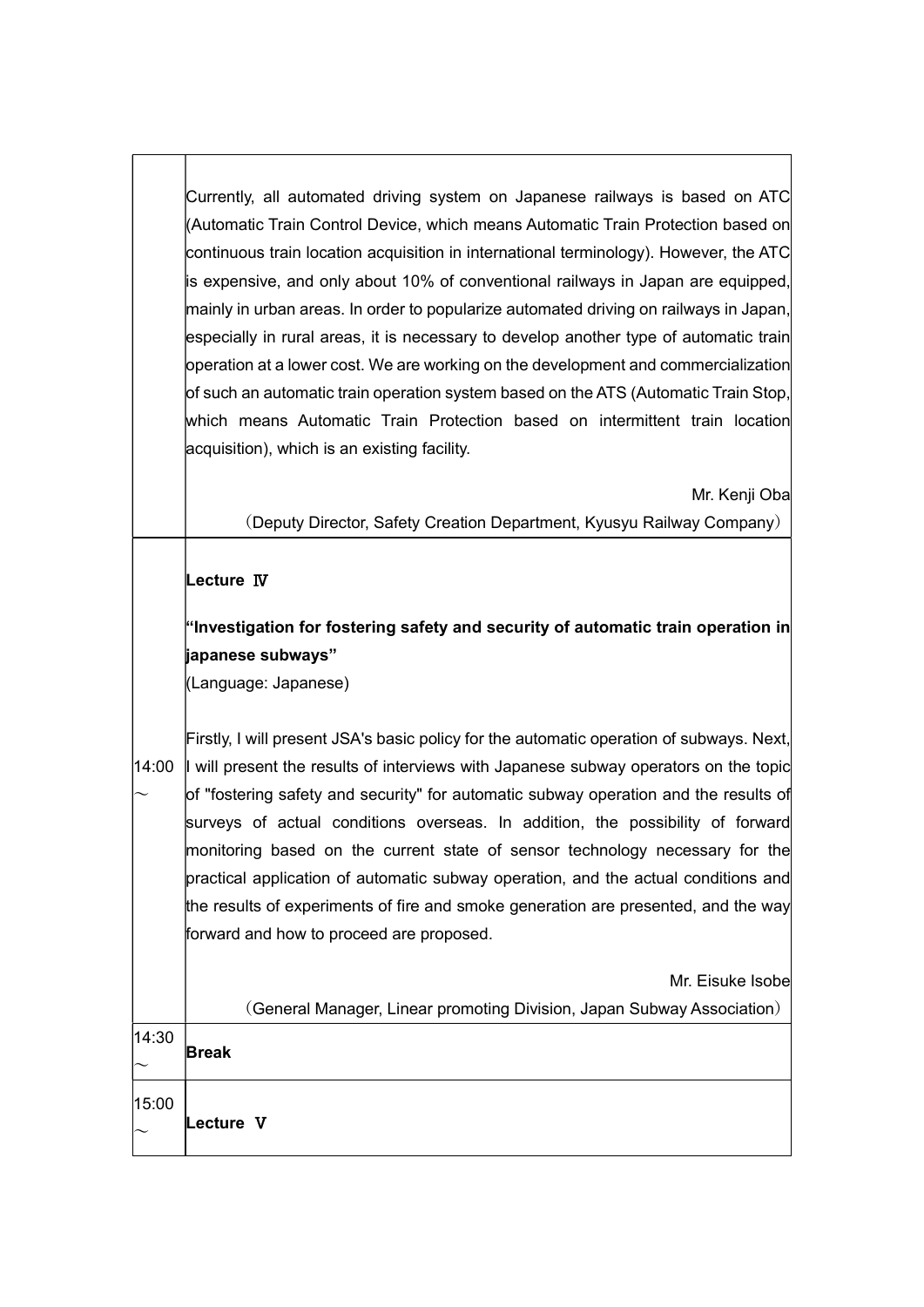"Start the journey from automated metro to autonomous conventional train" (Language: English)

Speaking about autonomous train we often think of Grade of Operation from 0 to 4 for the train and forget it is about the complete rail system including rail, platform, trains, communications, … Moving from a close metro environment to an open conventional rail environment force us to export safety constraints from the trackside to the train itself. New functions and subsystems have to be define in order to mitigate the former trackside constraints. A first step has been achieved when moving from driverless metro to Rio Tinto Autohaul. For this first robot train we have introduced various perception sensors to allow operators to understand autonomous train behavior and react appropriately. During this upgrade, supporting the change in the organization was more important than the technical challenge itself. Now in the context of Shift2Rail and the SNCF Autonomous Freight Train we are addressing the autonomous train in a public open environment. For this journey we have initiated several innovation programme related to Perception sensors, geo-localization, Video signal reading, multiple kind of air gap connection, etc.

Mr. Frederic Bernaudin(Vice President French Innovative Project, HITACHIRAIL STS, France)

### Lecture Ⅵ

 $\sim$ 

※Mr.Oliver Fruh's speech has been canceled due to various reasons.

"10 year automated guided transit in Nuremberg"

(Language: English)

15:30 The VAG has been successfully operating a fully automatic train operation for now more than 10 years.

As the first city in the world in 2010 two metro lines were converted from conventional to fully automatic operation without interruption.

A system of computers sends the automatic trains of the U2 and U3 onto the line. These can run in 100-second intervals– twice as often as in conventional operation. This pleases the Nuremberg passengers, who have since had to wait much shorter for the next train.

If everything runs normally, the U2 and U3 metro lines run without human support. In an operation control center the threads for the complete public transport system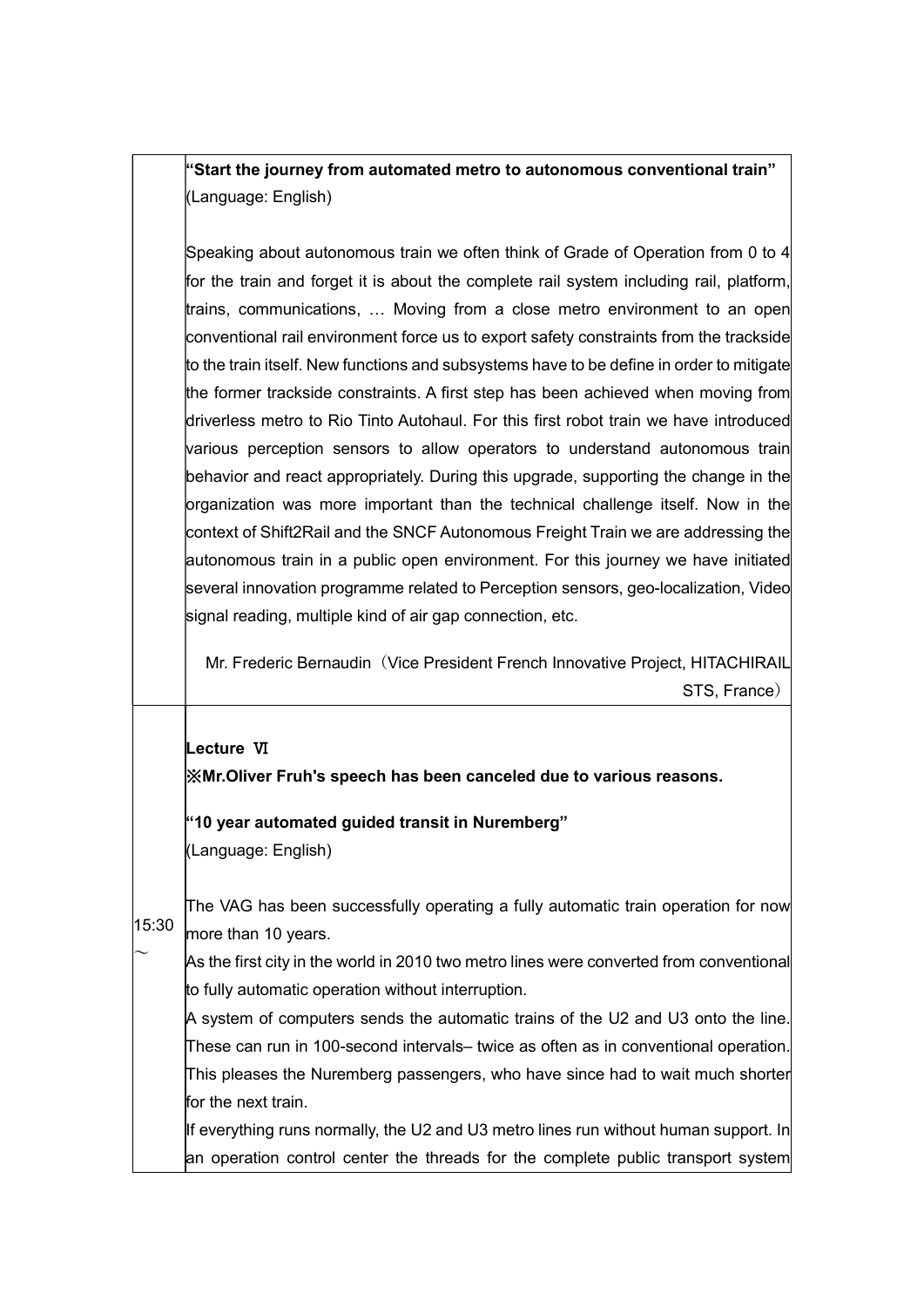| converge. The employees in the OCC only intervene in an emergency. As part of                    |
|--------------------------------------------------------------------------------------------------|
| automation, all trains, lines and signal boxes were networked with each other. Driving,          |
| $\,$ stopping, opening the door - everything is controlled automatically. Special computers $\,$ |
| along the line monitor the track, and interlocking software controls switches and                |
| signals.                                                                                         |

There are also computers in the tracks themselves. They control the departure, brake when an obstacle is noticed on the track and ensure sufficient distance to the preferred.

> Mr. Oliver Fruh (Traffic Management engineer, VAG (public transportation company in Nuremberg), Germany)

#### Lecture Ⅶ

 $\sim$ 

16:30

 $\sim$ 

## "Security-informed safety assessment in train operation"

(Language: English)

16:00 The goal of any electrical or electronic control system is to measure, monitor, and control a process and one way in which we can accurately control the process is by monitoring its output and "feeding" some of it back to compare the actual output with the desired output so as to reduce the error and if disturbed, bring the output of the system back to the original or desired response. Data, as a general concept refers to all information entity, is the key in a closed-loop control system, especially the system in an automatic operation mode. There are many successful stories of automatic train operation systems nowadays. However, there are still some new challenges in order to ensure the train services are always safely and efficiently operated in a much richer data environment (big data). In addition to safety, the data are also collected and processed for other purposes, e.g., for smart maintenance. The workshop will be organised to review the characteristics of data in railway operation, especially to support ATO, and the challenges in safety assessment and assurance; and to discuss the architecture and best practices of data management.

> Dr. Xiaocheng Ge (Institute of Railway Research, University of Huddersfield, United of Kingdom)